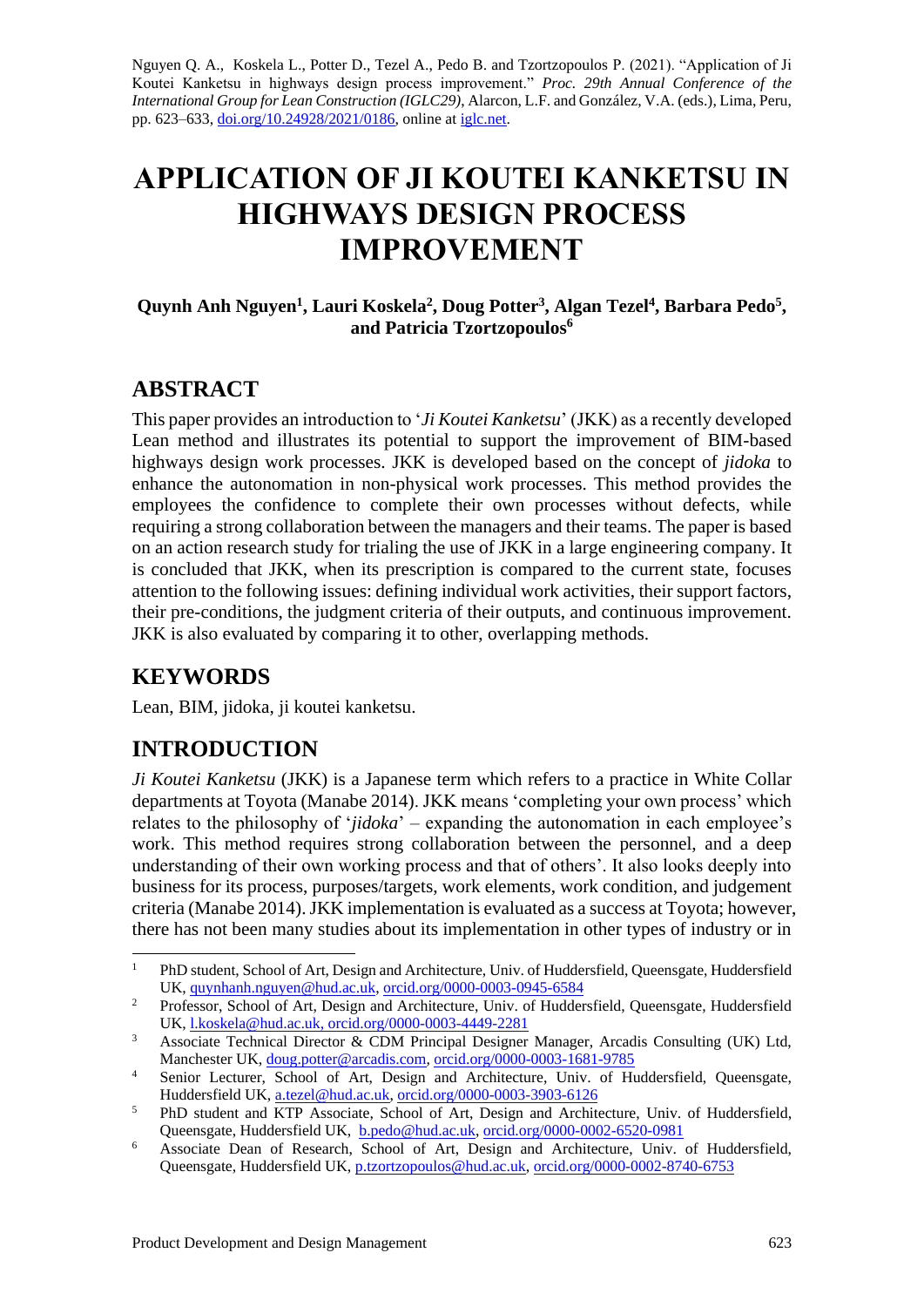countries other than Japan. Because of its novelty, there is a lack of academic research into JKK in general, and especially of its implementation in the construction industry. The study of Manabe  $(2014)^7$  is the only **English** academic source which provides a comprehensive description of JKK. This paper is a part of an action research which aims to test the application of JKK in a real context of highway projects in terms of process improvement. Hence, its main aim is to present the JKK method and initially evaluate it regarding its suitability for construction contexts. This is done, firstly, by introducing the concept of JKK and comparing it to the other methods and tools that have aligned elements. The comparison is to support the understanding of how JKK stands out from other existing methods. Secondly, the prescriptions of JKK are compared to the current state of a selected (partial) process of a highways design project in a global engineering company that has a branch in the UK.

# **RESEARCH METHOD**

The underlying research is being carried out as action research. This paper partly describes the first two phases of the action research, covering an introduction of JKK as a new method, and its initial application as an evaluation tool in a selected specific process. The introduction of JKK is carried out through literature review, which also includes the comparison JKK to other relevant methods to define the overlaps and differences. Then, JKK as an evaluation tool is used to analyse the process performance in a particular project. The data on process performance is collected via open and semi-structured interview methods.

# **JI KOUTEI KANKETSU**

According to Liker (2004), '*jidoka',* known as built-in quality, also refers to '*autonomation*' which allows the production line to be halted with human intelligence when a problem arises. In other words, *jidoka* gives the employees the power to stop the production line when they detect an issue. The importance of *jidoka* is related to its support to the *just-in-time* (JIT) system in terms of reducing variability. Remarkably, in *jidoka*, quality is treated as a factor inside production instead of an outcome of production (Koskela et al. 2019).

Since the 1960s, the concepts of JIT and *jidoka* have been applied widely in physical production; however, in 2007 Toyota decided to apply *jidoka* to all departments (Manabe 2014). Due to the different characteristic of the work between the physical production department and other departments, Toyota's attempt did not fulfil its expectations (Manabe 2014). Unable to apply the original *jidoka* concept, Toyota developed a new concept, known as *Ji Koutei Kanketsu* or JKK, which enhances the autonomation with a different approach. The concept of JKK is briefly introduced in Masai (2017) and Heller and Fujimoto (2017) as a built-in quality with ownership. The main goal of JKK is to ensure the clarity on work inputs and outputs, and the understanding of how one's personal work suits into the whole processes in which such work is placed (Heller and

<sup>7</sup> The study of Manabe (2014) - "Applying the Autonomation Concept to White-Colla Departments at Toyota Motors: The Basics of JKK (Ji Koutei Kanketsu)" was firstly presented at the 22<sup>nd</sup> International Colloquium of GERPISA conference by Seiji Manabe. Since then, it has been updated as a working paper series with the involvement of Daniel Heller. The latest version of this study (version 5) can be found at the contract of the contract of the contract of the contract of the contract of the contract of the contract of the contract of the contract of the contract of the contract of the contract of the contract of the c [https://www.researchgate.net/publication/340827257\\_Applying\\_the\\_Autonomation\\_Concept\\_to\\_Wh](https://www.researchgate.net/publication/340827257_Applying_the_Autonomation_Concept_to_White_Collar_Departments_at_Toyota_Motors_The_Basics_of_JKK_Ji_Koutei_Kanketsu) [ite\\_Collar\\_Departments\\_at\\_Toyota\\_Motors\\_The\\_Basics\\_of\\_JKK\\_Ji\\_Koutei\\_Kanketsu](https://www.researchgate.net/publication/340827257_Applying_the_Autonomation_Concept_to_White_Collar_Departments_at_Toyota_Motors_The_Basics_of_JKK_Ji_Koutei_Kanketsu)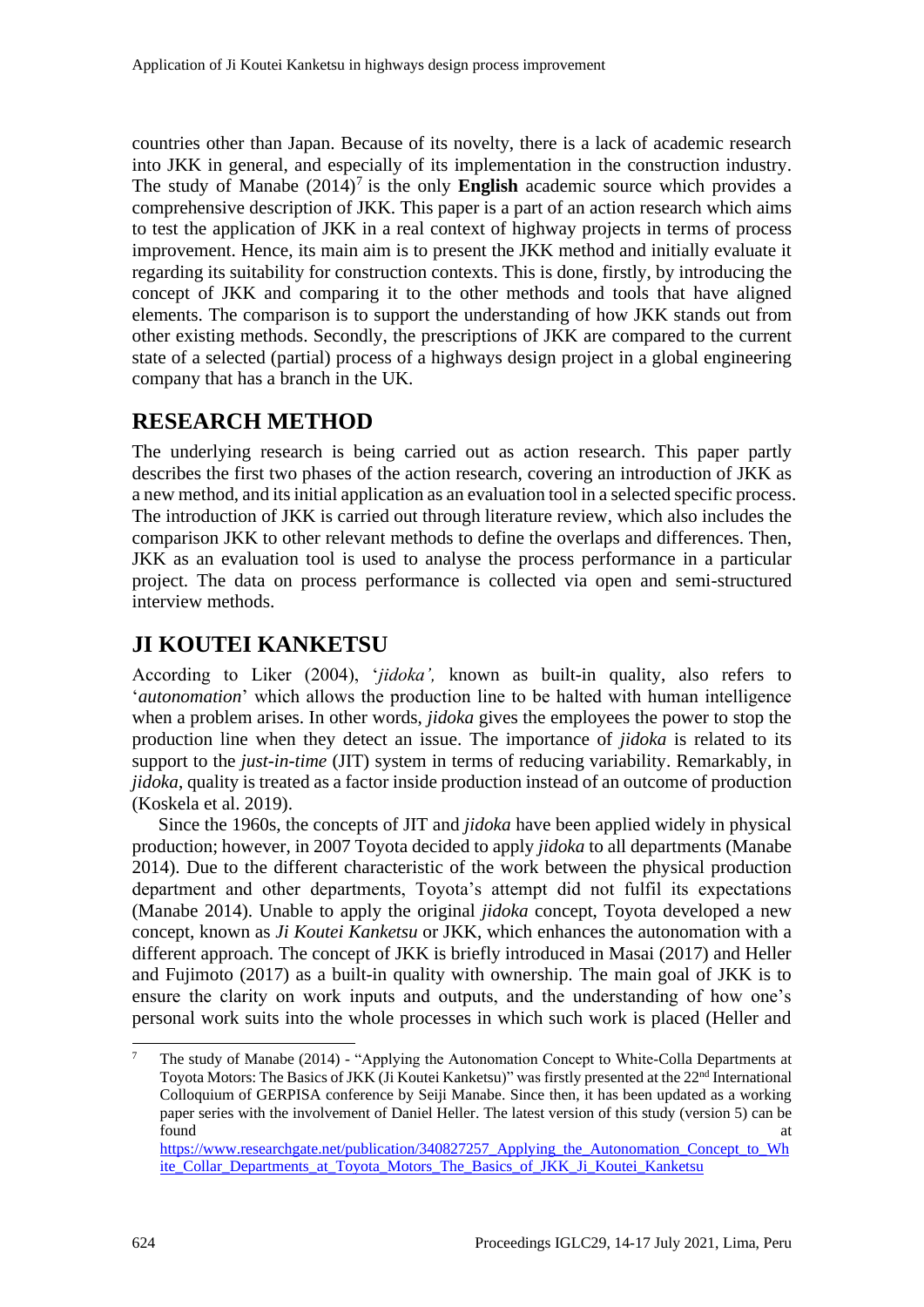Fujimoto 2017). The study of Manabe (2014, cited in Heller and Fujimoto 2017, p.107) shows that JKK is also about getting the employees to understand their co-workers' work and to treat them as customers.

The JKK implementation route is a six-step procedure (Figure 1), which primarily focuses on improvement of individual activities (the mentioned authors do not distinguish between activities and processes consisting of activities; for clarity we use the activity when dealing with the smallest elements) to ensure that each individual activity is executed accurately (Manabe 2014). Accordingly, the entie process should run smoothly with zero defects.





Drawn based on (Manabe 2014)

The first step of JKK is to clarify the work purposes/targets. At this step, the purposes and performance targets, indeed all the requirements from the client and the subsequent activities, should be identified (Manabe 2014). Beside defining the purposes/targets of the whole business process, the purposes of individual activities also need to be pinpointed as it effects on the successful of JKK implementation (Manabe 2014). The second step is to understand the business processes as chunks which encompass the previous activity, individual activity, and the subsequent activity. The previous activity in the process provides the information for the individual activity, which receives the transferred information, processes it and then delivers to the subsequent activity. Both content and transfer time of information are important at this step. After clearly understanding the activities as well as work purposes/targets, the next step is to break down the individual activity into work units, which indicate the 'smallest decisionmaking units' where the person in charge can make his/her own decision and which does not require the involvement of the superior. In order to do so, the organisation must have a clear standard for the crucial conditions and judgment criteria, from which the employee can make his/her own decision with the confidence of not passing the defects into subsequent activity (Manabe 2014).

The definition of the necessary conditions of work is in step 4 in the JKK procedure. Work in the individual activity can only begin if the essential conditions for producing the output are met. The essential conditions include information, tools, methods, ability to carry out the work, and notes, which are past experience from previous works. The person in charge can start the work if he/she gets adequate input information, software, devices, guidance, and training. After all essential conditions are at hand, the work can be carried out. The fifth step in the JKK framework refers to the identification of the judgement criteria, which form the basis to assess if the work meets the requirements. In other words, how the person in charge will know if the quality of his/her work meets the standards and requirements before passing it to the subsequent activity. The judgment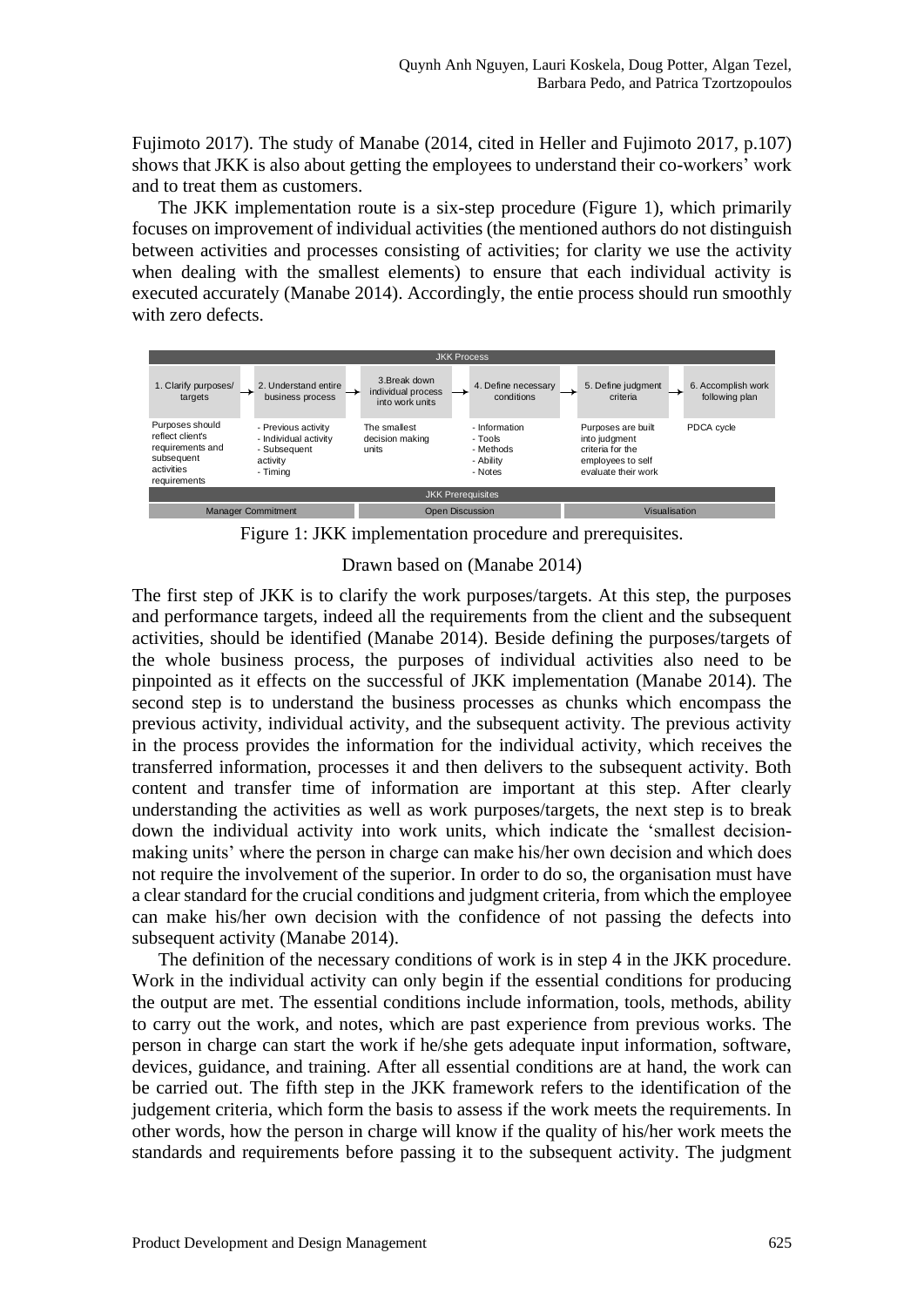criteria should be built based on the purposes/targets which are already defined in the first step of JKK. The final step is to regularly accomplish the Plan-Do-Check-Act (PDCA) cycle in management. Applying the PDCA cycle into the JKK framework is presented in Figure 2.



Figure 2: The PDCA cycle in the JKK implementation.

Drawn based on (Manabe 2014).

JKK implementation cannot be achieved without three crucial prerequisites: visualisation, open discussion, and manager commitment (which refers to the roles and duties of the managers) (Manabe 2014). The manager needs to comprehensively prepare their employees to commence JKK and to closely engage in the employees' work. Five main duties of the managers as part of manager commitment include: (1) to raise awareness of employees, (2) to operate a JKK working environment, (3) to encourage applying the PDCA in daily management, (4) to clearly understand which work cannot be performed in compliance with JKK, to promote its improvement, and (5) to develop the organisational area of JKK.

The purpose of visualisation in JKK is to ensure the visibility of information so that it can be shared to solve the issues (Manabe 2014). The manager is responsible for maintaining such information visualisation. Besides, the manager also must create an environment for open discussion in which the employees can freely share their problems and search for diverse solutions. The open discussion feature in JKK enhances the principle of *jidoka* in terms of giving employees the chance to address problems as soon as they emerge. Indeed, this feature fits into one of the purposes of *jidoka* – "decouple the quality and the process from direct supervision" provided by Kitazuka and Moretti (2012). In physical production, this purpose of *jidoka* is often obtained by using *poka yoke*  technique to detach the quality and the process from direct management by halting the operation as a problem occurs, and to require assistance to fix the process (Kitazuka and Moretti 2012). Alongside the manager responsibilities in JKK implementation, the employees are expected to continuously gain knowledge and skills, and to take responsibility for their own work, and to cooperate with others.

Sörkvist (2016) expresses the idea of JKK application based on his meeting with Mr. Sasaki – the JKK's originator, who worked in Toyota for nearly 50 years. JKK should be simple with the aim of everyone being able to understand and participate. In Toyota, JKK is applied at three levels, from top managers level, middle managers level to worker level.

JKK is recognised to provide up to eight benefits: improved quality of work, increased customer satisfaction, improved efficiency, active communication between departments, organisational memory for standards and knowhow, improved employee abilities, smooth job rotation, and enhanced employee motivation (Manabe 2014).

### **COMPARISON OF JKK TO OTHER METHODS**

Similarly to prior methods, the main aim of JKK is to improve work quality; however, Toyota had to create a new one  $-$  JKK  $-$  to address intellectual work. Because of its novelty, and as its differences to prior methods are subtle, a comparison between JKK and aligned prior methods is made.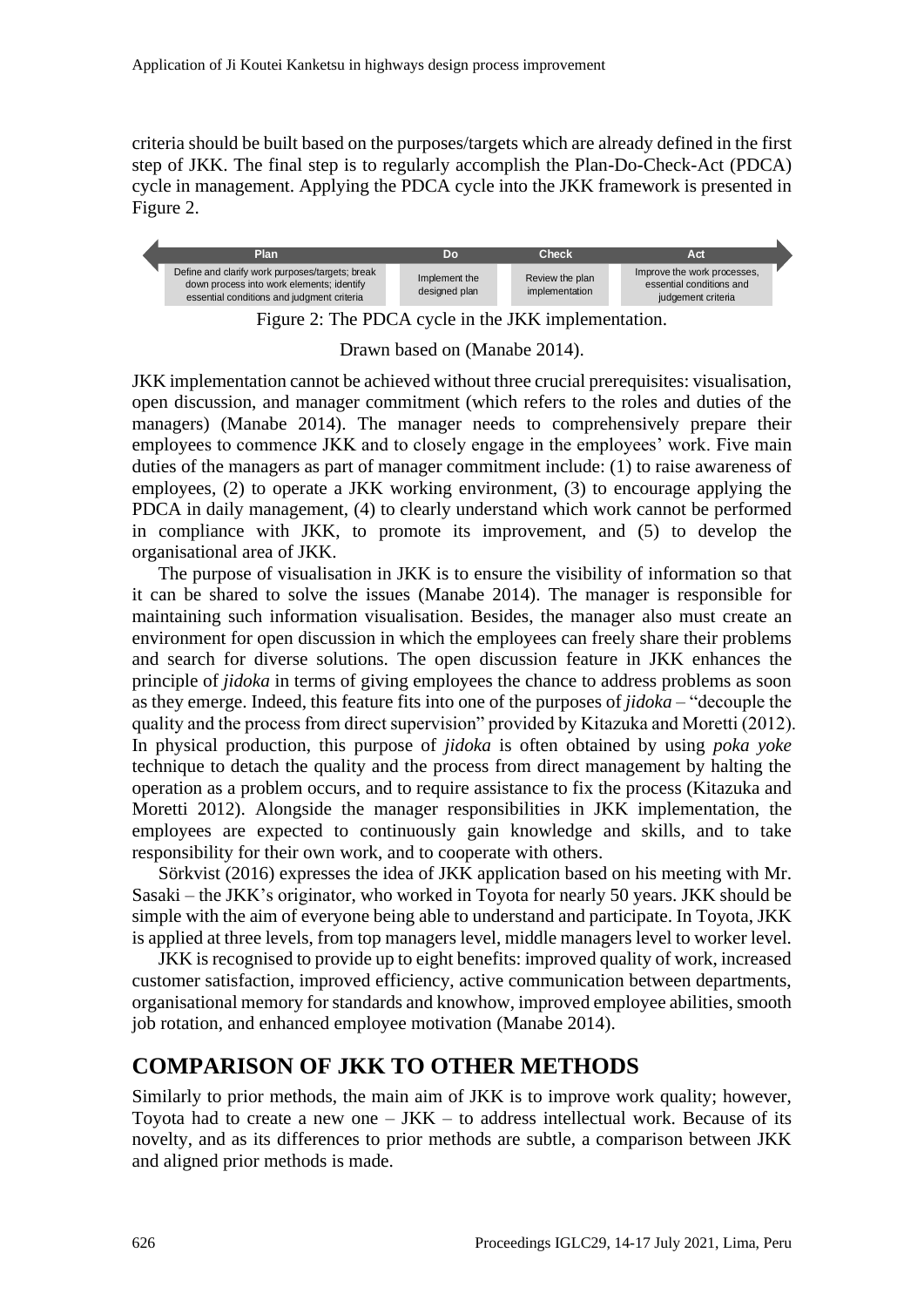#### **PROCESS MODELLING**

Process modelling not only brings benefits for the organisation, but it also improves the processes and the outputs for the client, according to the literature synthesis provided by Tzortzopoulos et al. (2005). Similarly, JKK offers benefits to the whole business process, activities and client through improving quality of work and increasing client satisfaction (Manabe 2014). In the JKK framework, understanding the business process is an obligatory activity. At this point, the similarity between JKK and process modelling is the necessity to comprehend the whole process. However, according to Tzortzopoulos et al. (2005), process modelling requires two model types (as-is and to-be) for understanding and improving the process, while in the JKK framework, it seems like it requires only the 'as-is' model for current practice, and then proceeds to expanding understanding of the individual process activities at a deeper level.

Another important factor that distinguishes JKK and process modelling is their focus. Understanding the process in terms of workflow is an important activity in both process modelling and JKK. However, in JKK, focusing on preparing for the outside factors of the activities, which are addressed in two steps in the framework (step  $4 -$  define necessary conditions, step 5 – define judgement criteria), is as important as understanding the activities themselves, accordingly to Manabe (2014).

#### **TARGET VALUE DESIGN**

Target Value Design (TVD), is a version of target costing adapted to the construction industry (Zimina et al. 2012). It applies different methods to develop the design in accordance with a constraint such as cost (Miron et al. 2015). The core concept of TVD is to make the client's values a "driver of design", to meet the client's expectations as well as to reduce waste (Zimina et al. 2012). Thus, both TVD and JKK start from a definition of customer requirements. However, the focus in TVD is cost reduction, whereas in JKK, the central objective is how to achieve individual work performance with zero defects. Moreover, in JKK, internal customers are meticulously addressed, besides the external customer. In TVD, the emphasis is on achieving the constraints posed by the external customer.

#### **LAST PLANNER SYSTEM**

The Last Planner System (LPS) is a key method in lean construction (Ballard and Tommelein 2021). The main functions of the LPS include setting up tasks and milestones, planning/replanning to complete the tasks, achieving reliable promises, measuring the production system performance, and learning from the failures.

At the outset, it has to be stated that the Last Planner System and JKK are different regarding their purpose. The LPS is a method for production management in a project context, with emphasis on the short term. In turn, JKK is a method for ensuring the quality in intellectual work. JKK focuses more on giving the employee confidence to perform zero-defect work rather than making them to promise to complete a task according to agreed schedule.

However, there are interesting similarities. Removing constraints in the LPS and defining necessary work conditions in JKK share the same purpose in terms of preparation for a work operation. In turn, the term Conditions of Satisfaction (Ballard and Tommelein 2021) seems to be similar to judgment criteria of JKK. Furthermore, both methods rely on the PDCA cycle for realizing continuous improvement.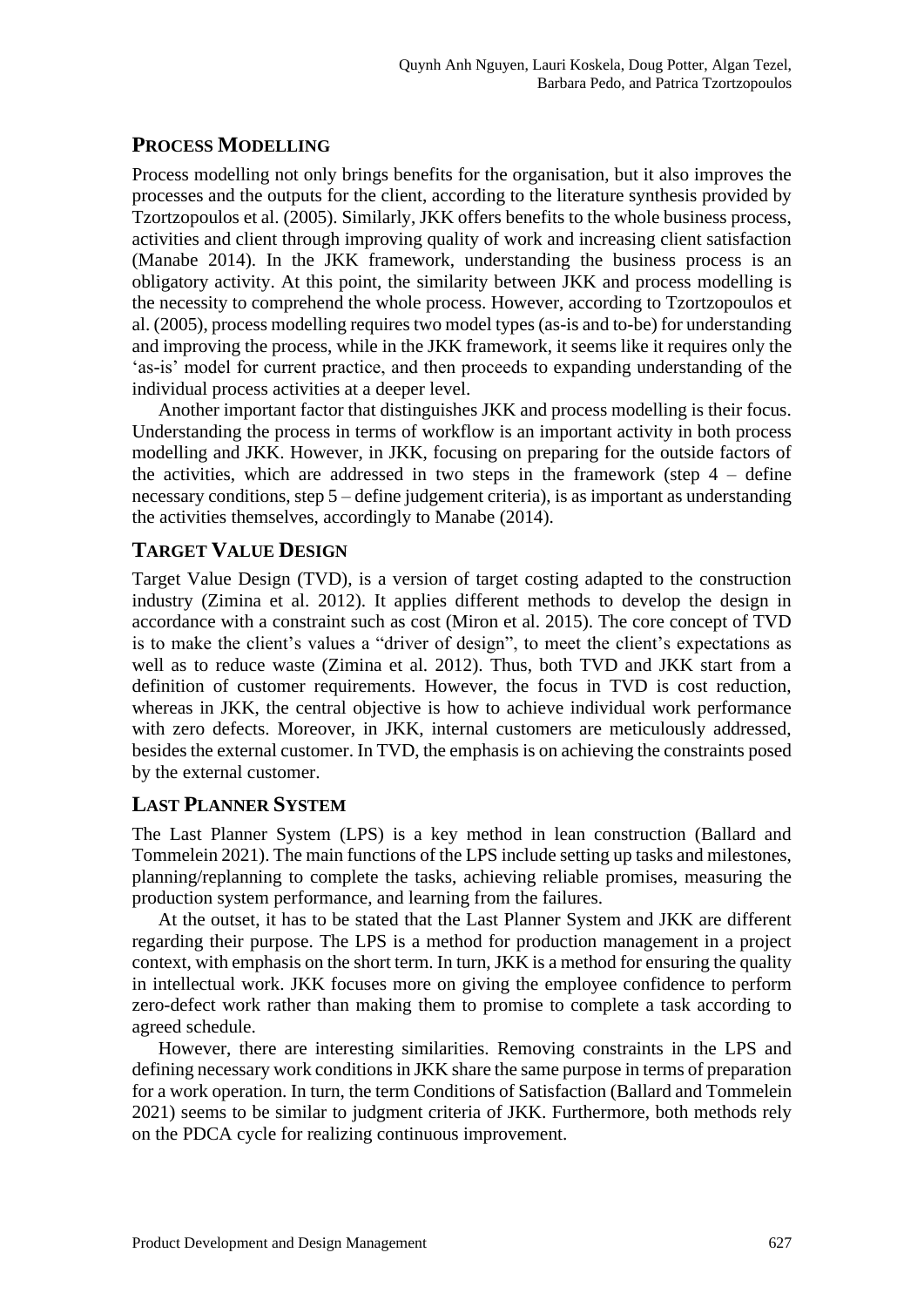Because the LPS, as such, is based on intellectual work, the prospect of considering the use of JKK as a support method to the LPS arises. However, this idea cannot be pursued further in this presentation.

#### **STANDARDISATION**

Among the lean production principles, standardisation is the baseline for continuous improvement and a key factor for building in quality (Liker 2004). When evaluating JKK from the standardisation viewpoint, it seems that the main aim of JKK is to set out a standard for product quality, working procedure, methodology, and techniques. Therefore, JKK can be considered as part of standardisation. The application of standardisation, as introduced by Liker (2004), is quite broad. Since JKK is part of standardisation, it provides a more specific direction for building standards in work processes and products, along with the implementation of continuous improvement.

### **ANALYSIS OF THE CURRENT STATE THROUGH JKK**

#### **THE PROCESS OF DESIGN RISK MANAGEMENT**

The ongoing action research comprises of understanding and improving the BIM-based highway design sub-processes in a large engineering design company in the UK. These sub-processes play a vital role in providing information for the whole design process. Among the studied sub-processes, the Design Risk Management Process (DRMP) has been selected for this paper as its improvement is urgently needed. At the moment, the process is quite fragmented and it has not been standardised. The company is targeting to standardise and improve the DRMP so that it could be used in all types of highway projects, with some adjustment depending on each project's characteristics. The original name of DRMP is Hazard Elimination Schedule (HES), however, the company has changed the name to DRMP as part of their efforts in process improvement. DRMP complies with the Construction Design and Management (CDM) Regulations (2015), which is a legislatory document developed by the UK government to improve the handling of Health and Safety (H&S) issues in all stages of the asset lifecycle and particularly during the pre-construction stage of a construction project (Zhou et al. 2012).

The main aim of the CDM regulations is to support designers in the planning, managing, and mitigating of design risks throughout the construction process, ensuring that stakeholders are involved in all aspects of health and safety during the design and construction process (Zhou et al. 2012). DRMP is a chain of activities to capture and eliminate all possible risks in design, construction, and maintenance stages by complying with the Principles of Prevention, which are addressed in The Management of Health and Safety at Work Regulation (1999). The process requires the involvement of the client, principal designer, designers, principal contractor, and subcontractors (Zhou et al. 2012).

The understanding of DRMP in the chosen company has been captured through a process mapping exercise. During design development, the designers use a design checklist to classify and assess each risk with regard to its severity and likelihood and then look to develop mitigation actions for it. In this phase, the risks are identified as initial risks. The designers' optimal mitigation solution is to eliminate as many risks as possible. After applying mitigation actions, such risks that cannot be eliminated, should be reduced to be as low as practicable prior to their transfer to the principal contractor during the construction phase.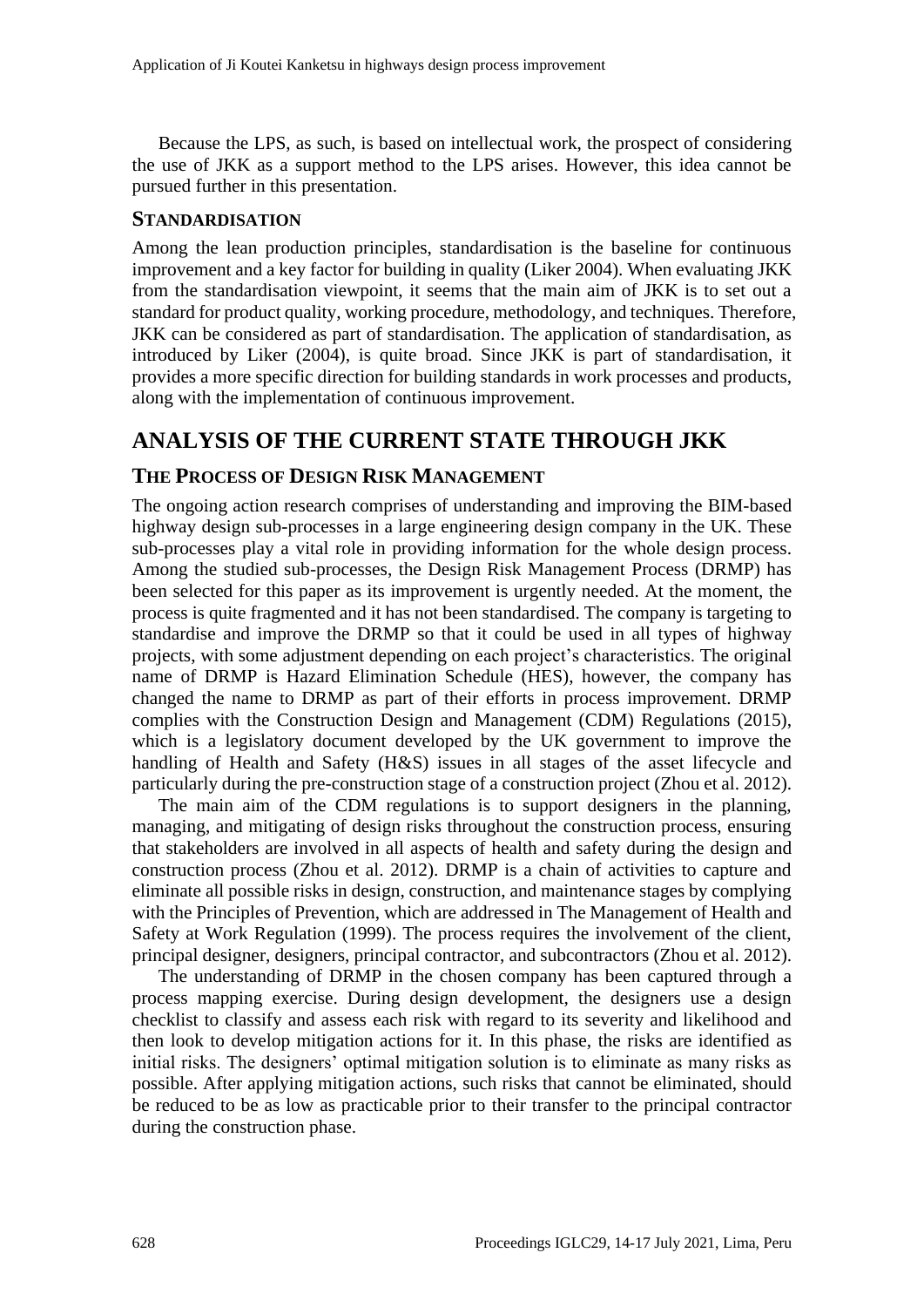These risks are now known as residual risks. At the handover point, from design into the construction stage, all risks should be transferred from the design team to new (risk) owners, including the client, the principal contractor, and the maintainer as the designers should have completed their duties under the legislation by evidencing they have followed the DRMP.

The Principal Designer and Design Managers have the responsibility of reviewing and confirming their sub-ordinates' risk assessment and mitigation actions. In the construction stage, the principal contractor is responsible for developing any further mitigation actions for the residual risks. On completion of construction activities, any remaining risks will be passed to the client.

The term 'initial risk' and 'residual risk' are used to classify the current risk status, while the term 'generic risk' and 'specific risk' are used to classify them regarding risk location factor. Generic risks are those risks that are common and easy to manage and may be widespread across the construction site. Specific risks are those risks that are unusual and difficult to manage and are always defined by their specific location, being normally attached to a new or existing asset on the scheme.

The risks in a project are also classified into disciplinary categories which include Environment, Health and Safety, Geotechnical, Highway, Structure, Land, and Stakeholders. The number of risks defined in the scheme depends on scheme's scope and the risk impact related to disciplinary categories described above. It also depends on the location classification. For instance, a generic risk which impacts across a large number of assets will be converted into multiple specific risks by attaching it to all relevant assets. This can lead to a considerable increase in the number of risks within the project. In the project selected for this paper, the number of risks has increased from 3,000 risks to approximately 40,000 risks after attaching generic risks to all relevant assets. For H&S purposes it is important that the Principal Contractor is aware of all risks, but it is the difficulty to identify and manage the risks that they need to pay particular attention to.



Figure 3: The Company's Design Risk Management Schedule in Excel spreadsheet (a) and in GIS platform (b)

The company has been using an electronic spreadsheet (Excel file) for risk management (Figure 3a); however, it has gradually replaced this traditional spreadsheet with an online platform (Geographic Information System  $-$  GIS) as a single source of information (Figure 3b). Instead of populating risk information into the spreadsheet, the designers can do the same activity in the GIS system, which provides the same information fields as the spreadsheet. The risk information in GIS is always up to date; therefore, the probability of missing information is low. The layout of the GIS platform is different in each project as it depends on the preference of the project. However, either the spreadsheet or GIS platform, risk information fields must always replicate the DRMP sequence and activities. The adoption of the GIS platform has not yet been widely applied due to project budget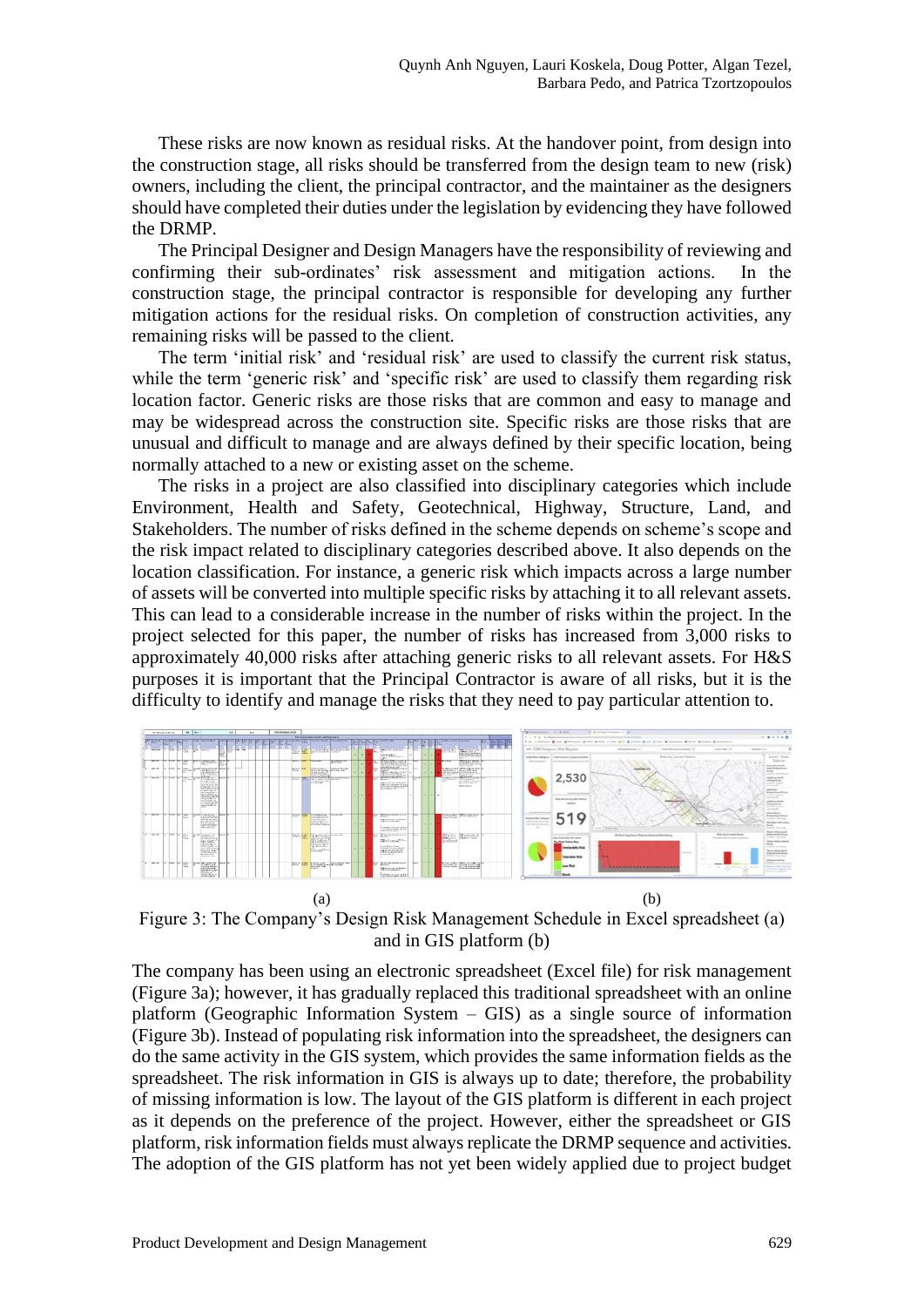limitations. The use of the GIS platform also supports the integration of DRMP and BIM as the risks captured during the design stage can now be linked into the BIM model to assist locating risks and related design decision making. The risks are extracted from GIS layers in 2D drawings, then linked into the BIM model. Nevertheless, the integration of GIS and BIM is limited as currently data can only be updated within GIS and not from within the BIM software.

#### **ANALYSING OF DESIGN RISK MANAGEMENT PROCESS THROUGH JKK IN THE SELECTED PROJECT**

The DRMP varies across different projects due to differing requirements across various clients. Nevertheless, its main aim is the same in every project, namely capturing and, where possible, eliminating risks. JKK has not been applied in the DRMP in any project, thus it is only used here as an evaluation tool to assess the performance of the DRMP in a selected particular project. At the moment, the DRMP in this project has proceeded into the risk handover procedure; however, there are many issues which have emerged during the process. The evaluation is based on the result of an initial assessment of DRMP through nine interviews with the Principal Designer (PD) and Design Managers. The assessment provided evidence on wastes such as rework, inefficiency in information management and control, and lack of defined plan/process for transferring information. In order to understand the root causes of these wastes, a deeper assessment of every aspect inside the process is necessary. To identify the root causes of the wastes in the DRMP, the assessment elements for this action are built based on the JKK implementation procedure (Table 1) and its prerequisite factors.

In respect to manager commitment, one of the JKK prerequisites, the Principal Designer (PD) of this process has carried out a training workshop at the beginning of the process to ensure that all designers understand their responsibilities and the work procedure. However, the PD has assumed that the designers have achieved full understanding of the process without a firm validation that this is the case. Due to an incomplete process model, the PD also does not have a thorough view of how this process interacts with other processes. There is a lack of regular review workshops, which has led to delays in problem detection and solution. Indeed, the workshops were only organised after the PD received an audit from a third party. In addition, the work outputs are only reviewed near the end of each phase; this causes a heavy workload for both the PD and the designers.

Regarding the another prerequisite of JKK - open discussion and visualisation perspectives, there is also a lack of a collaborative platform and atmosphere, in which the designers can openly share their problems. For instance, when having technical problems, instead of discussing with the technology team and the PD, the designers try to solve the problems themselves. The GIS platform can be considered as a key part of the visualisation. It is used ideally as a repository for all risk information, as a single source of the truth, so that all designers can access and share the information. However, to access and use this platform, a license, under the control of another department, is needed. At the beginning of the process, the PD did not have a clear vision of who would need this license; therefore, the PD has had to request further access rights during the process progression. The request process is a time-consuming activity that leads to delays in the risk population activity. Moreover, the information fields in the GIS platform are not yet sufficiently reflecting the whole of the DRMP. For example, handover points, date system integration, risk approval processes, etc., are not captured in the current GIS platform.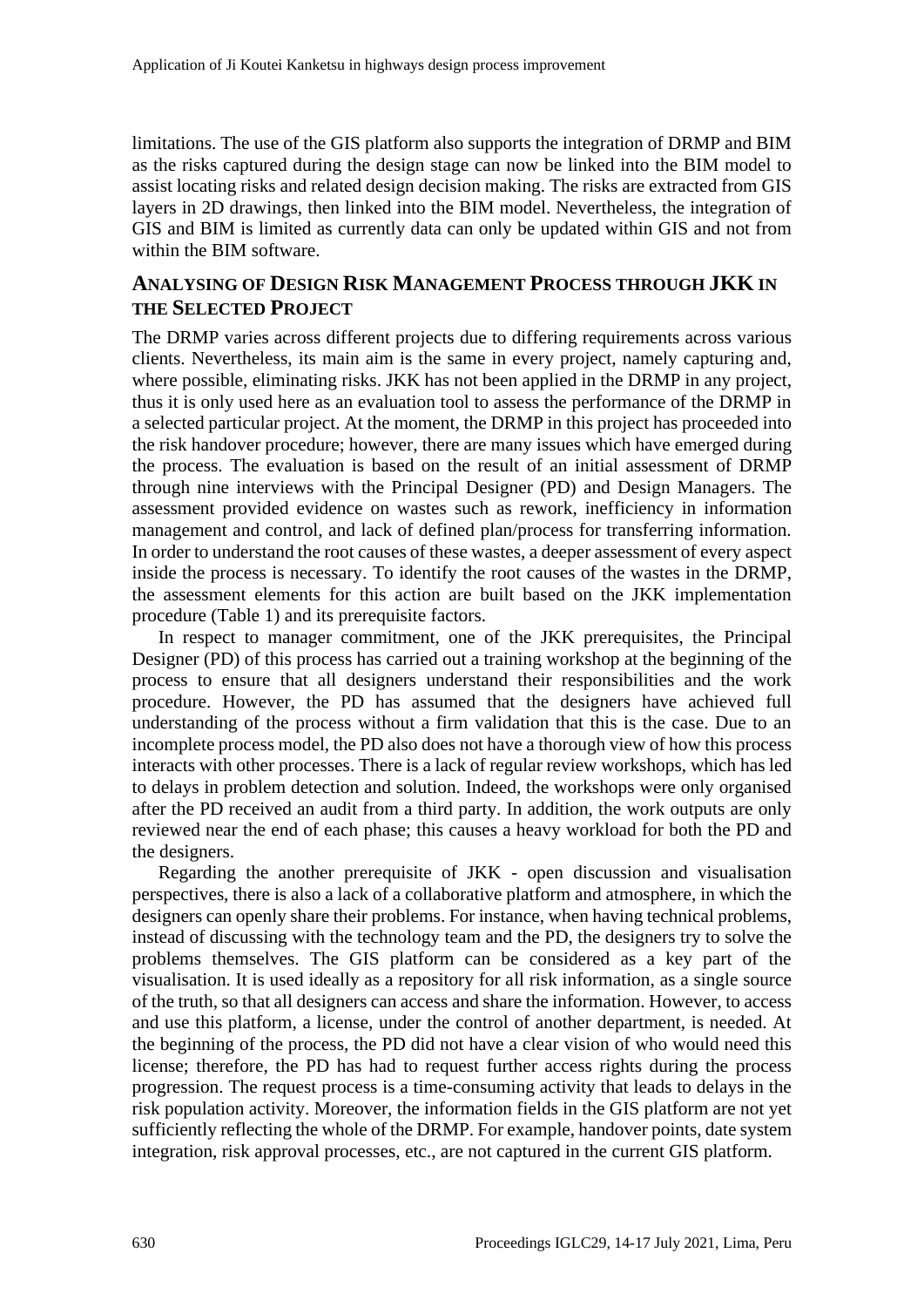| Assessment<br>elements                                                                                  | <b>JKK requirements as</b><br>interpreted in the context<br>of DRMP                                                                                                                                                                                                                                                                                             | <b>Aspects of DRMP in</b><br>compliance to JKK<br>criteria                                                                                                                                                                                     | <b>Aspects of DRMP not in</b><br>compliance to JKK criteria                                                                                                                                                                                                                                                                                                                                                                                                                                                                                                                                                                                |  |  |
|---------------------------------------------------------------------------------------------------------|-----------------------------------------------------------------------------------------------------------------------------------------------------------------------------------------------------------------------------------------------------------------------------------------------------------------------------------------------------------------|------------------------------------------------------------------------------------------------------------------------------------------------------------------------------------------------------------------------------------------------|--------------------------------------------------------------------------------------------------------------------------------------------------------------------------------------------------------------------------------------------------------------------------------------------------------------------------------------------------------------------------------------------------------------------------------------------------------------------------------------------------------------------------------------------------------------------------------------------------------------------------------------------|--|--|
| 1. Purposes<br>built based<br>on client's<br>requirement<br>s                                           | The purposes of the whole<br>process and individual<br>activities includes<br>capturing and eliminating<br>all possible risks in design,<br>and transferring a detailed<br>information set of risks to<br>the client and the<br>contractor.                                                                                                                     | The main purpose of the<br>process is defined at the<br>early stage of the<br>project.                                                                                                                                                         | Detailed client's requirements are<br>not specified, so have not been<br>explicitly converted into process<br>purposes/targets.                                                                                                                                                                                                                                                                                                                                                                                                                                                                                                            |  |  |
| 2.<br>Understandi<br>ng the<br>process                                                                  | Understanding the whole<br>DRMP along with<br>individual activities inside<br>the process, also the<br>interaction with other<br>activities and processes<br>such as Pre-Construction<br>Information (PCI) process.                                                                                                                                             | Understanding the work<br>process has been<br>realised via training and<br>process management<br>plan, which presents the<br>process model in written<br>format and through a<br>high-level work diagram.                                      | The process is not clear and has<br>not been completed as it is being<br>updated during the project's<br>progression. The handover<br>procedure from the design stage<br>to the construction stage has not<br>been well defined.<br>There is a lack of connection<br>between the DRMP and other<br>processes such as PCI process in<br>terms of providing information.                                                                                                                                                                                                                                                                     |  |  |
| 3.<br><b>Breakdown</b><br>individual<br>activities<br>into work<br>units                                | Understanding work units<br>in which the individual<br>decision making can be<br>done without approval from<br>managerial level.                                                                                                                                                                                                                                |                                                                                                                                                                                                                                                | There has not been any exercise<br>to define work units.                                                                                                                                                                                                                                                                                                                                                                                                                                                                                                                                                                                   |  |  |
| 4. Necessary<br>conditions<br>(Input, Tool,<br>Methods,<br>Ability,<br><b>Notes/Past</b><br>experience) | Necessary conditions for<br>DRMP comprise of input<br>from PCI process,<br>technical tool for<br>populating risk information<br>(Excel spreadsheet or GIS<br>platform depending on<br>each project's budget),<br>method for capturing risks,<br>ability to capture risks and<br>to propose elimination<br>solutions, lessons learned<br>from previous projects. | The existing conditions<br>to carry out the work<br>include input information<br>provided by the client;<br>site surveys; a DRMP<br>management plan; a<br>technical tool for risk<br>management (GIS<br>platform) and a general<br>user guide. | There is a lack of clear instructions<br>& guidance for the employees to<br>carry out the work; likewise, there<br>is a lack of the past experience<br>from previous projects as there<br>has not been the opportunity to<br>capture and disseminate<br>information.<br>The general user guidance of the<br>technical tool and process<br>instructions may not be sufficient<br>as there is evidence that the<br>designers have failed to populate<br>information correctly.<br>The lesson learned activity has not<br>been organised to capture current<br>experience related to the<br>employees and the process for<br>future projects. |  |  |
| 5. Judgment<br>criteria                                                                                 | Judgement criteria are a<br>guide for designers and<br>design manager to<br>evaluate the quality of risk<br>information before<br>transferring to the client<br>and contractor.                                                                                                                                                                                 |                                                                                                                                                                                                                                                | There is a lack of a set of<br>judgment criteria for the<br>employees to carry out a self-<br>assessment of their work quality<br>before transferring the output to<br>other stakeholders.                                                                                                                                                                                                                                                                                                                                                                                                                                                 |  |  |
| 6. PDCA<br>cycle                                                                                        | Regular reviewing of<br>DRMP and risk<br>management during the<br>whole process.                                                                                                                                                                                                                                                                                | Few risk management<br>reviews are planned<br>during the process<br>progress.                                                                                                                                                                  | There is a lack of regular reviews<br>of risk management and the whole<br>DRMP before each stage<br>gateway, which causes a heavy<br>workload for both the PD and the<br>designers when the stage gateway<br>review is near.                                                                                                                                                                                                                                                                                                                                                                                                               |  |  |

|  |  |  |  | Table 1: JKK as an evaluation tool for Design Risk Management Process |  |
|--|--|--|--|-----------------------------------------------------------------------|--|
|  |  |  |  |                                                                       |  |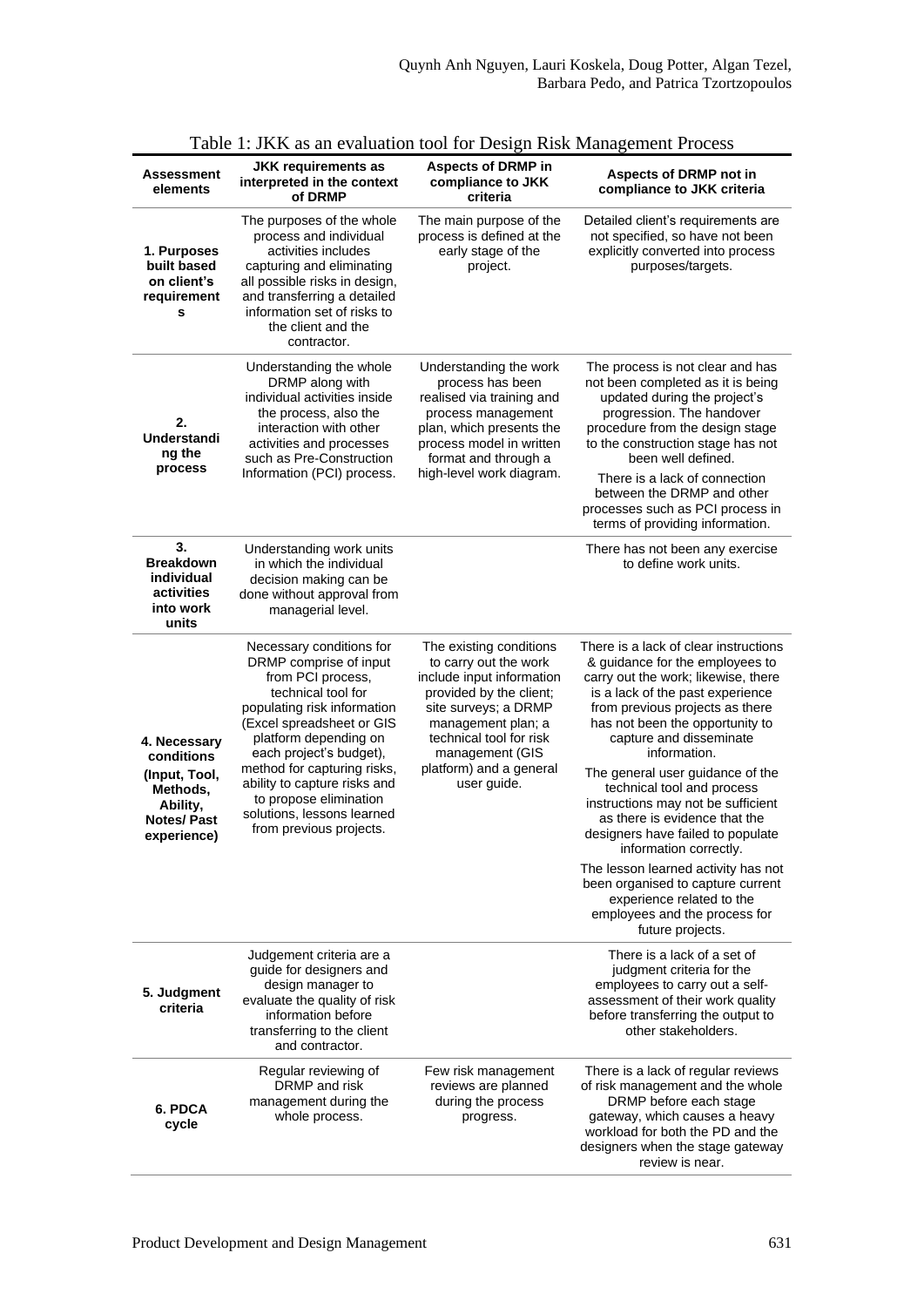### **DISCUSSION**

The comparison between JKK and other aligned methods has brought an overview regarding the difference and novelty it offers. The analysis shows that JKK is a part of standardisation, it also covers related aspects of continuous improvement implementation. The analysis also shows that there are subtle differences between JKK and other methods.

It can possibly be used to support other methods' accomplishment. JKK and the other selected methods require the understanding of the whole process, planning the workflow, and removing constraints in process. However, JKK focuses more on the individual performance, which is normally left unmanaged. Also, in JKK, both the client's requirements and the subsequent activities' requirements are treated equally to make sure that the output is passed in perfect quality. For example, in DRMP, the designers should treat the PD, the contractor, and the project's client as customers to provide a detailed and accurate risk management schedule. Consequently, the PD's workload on approval is reduced. The contractor and the client are able to access to a proper information so that they can continue on progressing construction and maintenance stages.

The analysis of the current state of DRMP through JKK exposes the inadequate performance as it does not totally fulfill the JKK criteria. While some activities in DRMP in the chosen project to some extent cover the four criteria of JKK, none has been conducted in compliance with 'breaking down the individual activities into work units' and 'judgement criteria' features. Regarding the three prerequisites of JKK implementation, DRMP in the selected project is not sufficient. Both the PD and the designers lack a thorough understanding of the process. Also, the current state falls short regarding the open discussion and visualisation features of JKK.

### **CONCLUSIONS**

JKK is a newly developed tool in Lean production. When applied in the construction industry, the concept of JKK has similarities with other aligned Lean construction methods in term of process improvement. However, JKK provides a unique contribution to process improvement by addressing individual intellectual work, which often remains poorly managed, at greater depth.

Up to now, JKK has been applied for an evaluation in DRMP, as a preparation step for the next phases of the action research – thorough implementation of JKK in DRMP in new projects. The results presented in this step can contribute to the 'past experience' feature of DRMP in new projects, as it provides a comprehensive overview of process problems and a direction for improvement.

### **ACKNOWLEDGMENTS**

The authors would like to thank the company and all participants in this study for their time and support.

#### **REFERENCES**

- Ballard, G., & Tommelein, I. (2021). *2020 Current Process Benchmark for the Last Planner(R) System of Project Planning and Control*. UC Berkeley. [https://escholarship.org/uc/item/5t90q8q9.](https://escholarship.org/uc/item/5t90q8q9)
- Health and Safety (1999). "The Management of Health and Safety at Work Regulation 1999." *1999 No. 3242*. Accessed March 29, 2021. [https://www.legislation.gov.uk/uksi/1999/3242.](https://www.legislation.gov.uk/uksi/1999/3242)